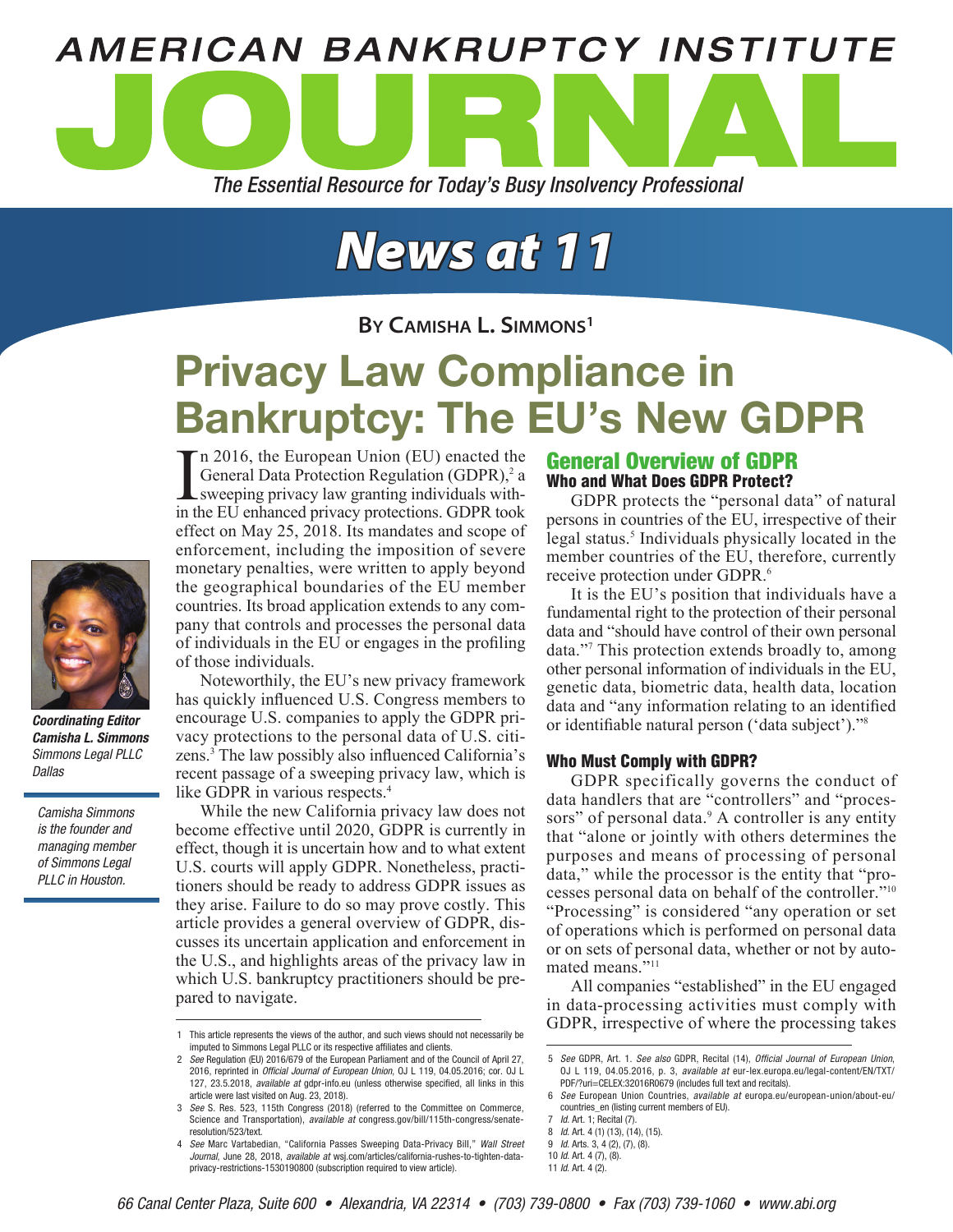place.12 A company is "established" in the EU if the company exercises a real and effective activity through stable arrangements in the EU.<sup>13</sup>

In addition, GDPR, as written, broadly governs companies not established in the EU if the companies' processing activities relate to the offering of goods or services to individuals located in the EU, and/or the company tracks the behavior of individuals in the EU to (among other things) analyze or predict personal preferences, behaviors and attitudes.<sup>14</sup>

#### Enforcement and Penalties

Independent public authorities ("supervisory authorities") established by each EU member country are granted authority to monitor controllers and processors, investigate GDPR violations, and impose administrative fines for violations of GDPR.15 The supervisory authority could fine a noncomplying company up to  $\epsilon$ 20 million or up to 4 percent of the total worldwide annual turnover (gross global revenue) "of the preceding financial year, whichever is higher."<sup>16</sup>

#### Key GDPR Privacy Protections

Companies may only process the personal data of individuals located in the EU if the individual consents to the processing or another legitimate basis is demonstrated by the controller. Legitimate bases for the processing include, but are not limited to, situations where the processing is necessary for the performance of a contract to which the individual is a party or to comply with a legal obligation.<sup>17</sup> Consent to processing can be withdrawn by the individual at any time and should be freely given, informed, clear and unambiguous.18 "Silence, pre-ticked boxes or inactivity" do not constitute consent.<sup>19</sup> Further, when the processing has multiple purposes, consent should be given for all of them.20

In addition to the expansive consent and legitimate basis for processing requirement, GDPR affords individuals in the EU with additional protections.21 Controllers and processors of personal data must be transparent with respect to processing activities.<sup>22</sup> Therefore, individuals (with few exceptions) have unfettered access to their data. Individuals have the right to request that controllers disclose, among other specifics, the purpose of the processing of their data and the recipients of their data.<sup>23</sup> Personal data "collected" for specified, explicit and legitimate purposes [must] not [be] further processed in a manner that is incompatible with those purposes."24

At any time, the individual may request that the controller correct inaccurate information, object to the processing of the data and any automated decisions related to the processing, and request erasure of the data.<sup>25</sup> Although an individual

- 20 *Id*.
- 21 *Id*. Arts. 12-22.
- 22 *Id*. Art. 12. 23 *Id*. Art. 15.
- 24 *Id*. Art. 5 (1)(b).
- 25 *Id*. Arts. 16-22.

has the right to request erasure of the data, known as the "right to be forgotten," a controller is authorized to continue processing the data if it is necessary to comply with a legal obligation imposed by EU law or an EU member's law for the "establishment, exercise or defence of legal claims," or if it has overriding legitimate grounds.<sup>26</sup>

In addition, controllers must conduct data-protection impact assessments and appoint data-protection officers in certain instances, maintain records of all processing activities under their responsibility, and notify supervisory authorities of data breaches within 72 hours of the breach.<sup>27</sup> Where the data breach will result in high risk to individuals' rights and freedoms, the breach must be reported to those persons without undue delay.<sup>28</sup>

# Considerations for Bankruptcy Practitioners Will U.S. Courts Apply and Enforce GDPR?

GDPR has yet to be tested in U.S. courts, therefore, it is not certain whether and how U.S. courts will apply and enforce GDPR. Bankruptcy courts possibly may look to existing case law addressing several laws and principles, including 28 U.S.C. § 959(b), § 1509(e) of the Bankruptcy Code, the Hague Convention, common law and international principles of comity. Section 959(b) provides that trustees and debtors in possession must "manage and operate the property in his possession ... according to the requirements of the valid laws of the State in which such property is situated." Likewise, § 1509(e) requires a foreign representative in a chapter 15 proceeding to comply with the law of the place where the property (in this case, personal data) is located.<sup>29</sup> However, these sections do not specifically reference their applicability to the application of foreign law in U.S. bankruptcies.

Thus, courts may need to go beyond these sections to determine enforceability of GDPR in the U.S. One example in which foreign law is applicable in U.S. bankruptcy proceedings is where a foreign defendant in an adversary proceeding must be served. In such an instance, Rule FRBP 7004(a) requires compliance with both U.S. and foreign law.<sup>30</sup> Similarly, bankruptcy courts could conclude that DIPs or trustees in possession of an EU individual's personal data must also comply with both U.S. and EU privacy law.

Principles of international comity will likely determine enforceability of GDPR in the U.S. $31$  Recognizing and enforcing GDPR under comity principles is within a court's discretion, and, as the U.S. Supreme Court has noted, comity "is the recognition which one nation allows within its territory to the legislative, executive or judicial acts of another nation, having due regard both to international duty and convenience, and to the rights of its own citizens, or of

<sup>12</sup> *Id*. Art. 3.

<sup>13</sup> *Id*. Recital (22).

<sup>14</sup> *Id*. Arts. 51-59. 15 *Id*. Arts. 51-59.

<sup>16</sup> *Id*. Art. 83 (5), (6).

<sup>17</sup> *Id*. Art. 6.6 (providing legal bases for processing).

<sup>18</sup> *Id*. Art. 7; Recital (32). 19 *Id*.

<sup>26</sup> *Id*. Art. 6 (1)(f), (3)(a), (b); Art. 17(1)(c); Art. 21(1); Recitals 40, 41, 47, 54.

<sup>27</sup> *Id*. Arts. 24, 30, 33-35, 37-39.

<sup>28</sup> *Id*. Art. 34.

<sup>29</sup> *See* 11 U.S.C. § 1509(e) (providing that "a foreign representative is subject to applicable nonbankruptcy law"). *See also* H.R. Rep. No. 109-31, pt. 1, at 110 (2005), *reprinted in* 2005 U.S.C.C.A.N. 88, 110 ("Subsection (e) makes activities in the United States by a foreign representative subject to applicable United States law, just as 28 U.S.C. section 959 does for a domestic trustee in bankruptcy.").

<sup>30</sup> *See* Fed. R. Bankr. P. 7004(a). *See also Kravitz v. Deacons (In re Advance Watch Co.)*, 587 B.R. 598, 602-03 (Bankr. S.D.N.Y. 2018).

<sup>31</sup> *See, e.g.*, Samantha Cutler, "The Face-Off Between Data Privacy and Discovery: Why U.S. Courts Should Respect EU Data Privacy Law When Considering the Production of Protected Information," *Bos. Coll. L. Rev.*, 1513, 1525-29 (2018). *See also Societe Nationale Industrielle Aerospatiale v. U.S. Dist. Court for Southern Dist. of Iowa*, 482 U.S. 522 (1987) (providing balancing test to determine whether foreign law should apply to discovery requests).